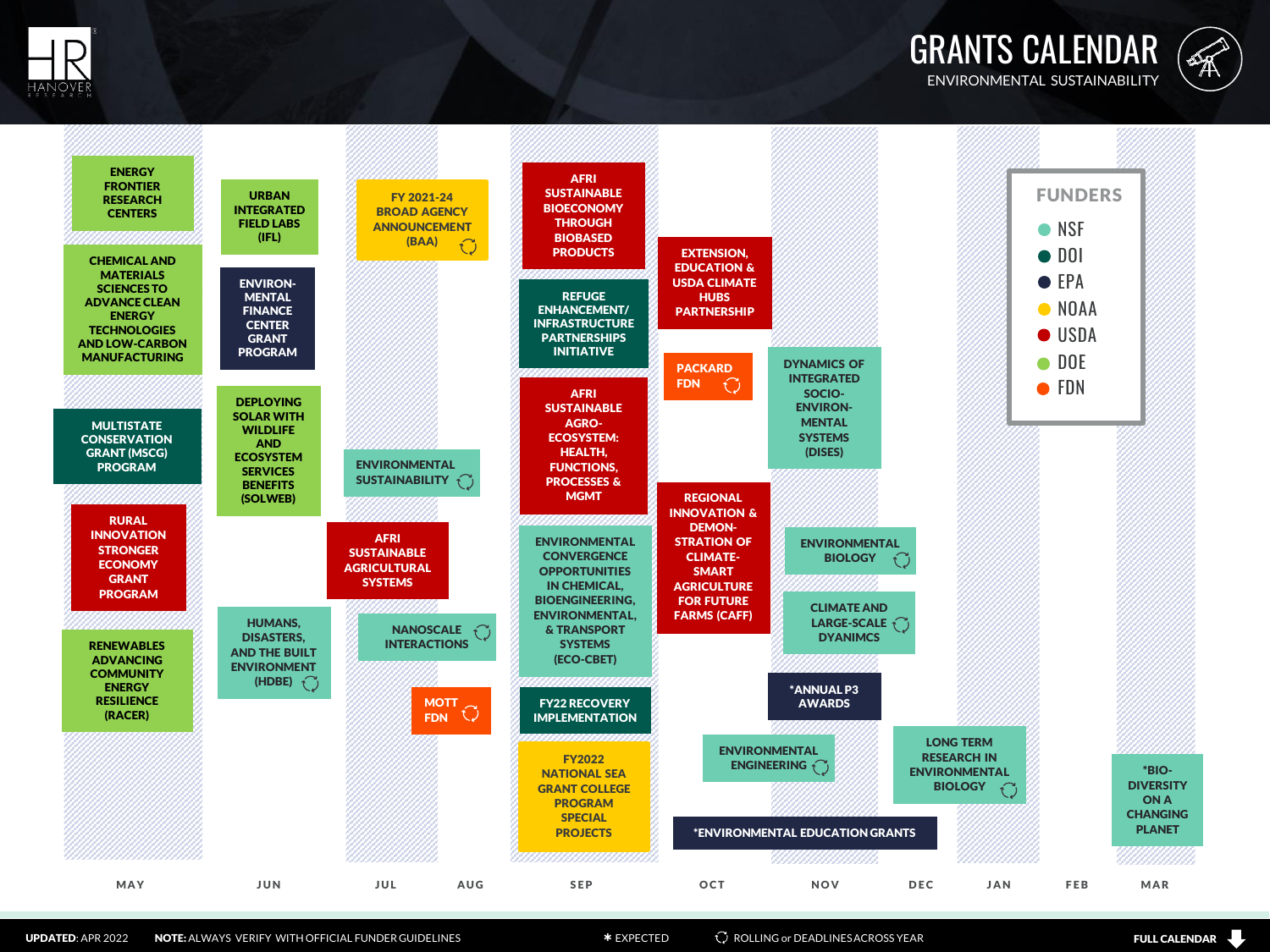



| <b>FUNDER</b> | <b>PROGRAM</b>                                                                                                                  | <b>DESCRIPTION</b>                                                                                                                                                                                                                                                                                                                                                                                                                                                                                                                                      | <b>DEADLINES</b>                                   |
|---------------|---------------------------------------------------------------------------------------------------------------------------------|---------------------------------------------------------------------------------------------------------------------------------------------------------------------------------------------------------------------------------------------------------------------------------------------------------------------------------------------------------------------------------------------------------------------------------------------------------------------------------------------------------------------------------------------------------|----------------------------------------------------|
| <b>DOE</b>    | <b>Energy Frontier Research</b><br><b>Centers</b>                                                                               | Supports multi-disciplinary teams proposing both discovery science and use-inspired basic research that<br>addresses priority research directions and opportunities identified by a series of BES workshop and roundtable<br>reports; encourages applications that propose fundamental chemical sciences, materials sciences, geosciences,<br>and biosciences research that will enable future clean energy technologies and advanced manufacturing.                                                                                                    | May 3, 2022                                        |
| <b>DOE</b>    | <b>Chemical and Materials Sciences</b><br>to Advance Clean Energy<br><b>Technologies and Low-Carbon</b><br><b>Manufacturing</b> | Aims to advance basic and fundamental chemical and materials sciences that underpin clean energy<br>technologies and lowcarbon manufacturing, with the goal of creating foundational knowledge to support the<br>development of approaches that will minimize climate impacts of energy technologies and manufacturing.                                                                                                                                                                                                                                 | May 17, 2022 (Full)                                |
| DOI           | <b>Multistate Conservation Grant</b><br>(MSCG) Program                                                                          | Funds projects that address regional or national level priorities of state fish and wildlife agencies. FY 2022<br>priorities are: Conservation & Science; Relevancy & Inclusion Participation; Coordination, Capacity Building &<br>Fish and Wildlife Agencies Support; Trust Fund Stewardship; AFWA Priorities Identified in AFWA Funding<br>Principles; and Recruitment, Retention, Reactivation.                                                                                                                                                     | May 18, 2022                                       |
| <b>USDA</b>   | <b>Rural Innovation Stronger</b><br><b>Economy Grant Program</b>                                                                | Aims to support jobs accelerator partnerships to improve the ability of distressed rural and energy communities<br>to create high wage jobs, accelerate the formation of new businesses, and help rural communities identify and<br>maximize local assets.                                                                                                                                                                                                                                                                                              | May 19, 2022                                       |
| <b>DOE</b>    | <b>Renewables Advancing</b><br><b>Community Energy Resilience</b><br>(RACER)                                                    | Supports projects to enable communities to utilize solar and solar-plus-storage to prevent disruptions in power<br>caused by extreme weather and other events, and to rapidly restore electricity if it goes down. Projects will<br>foster engagement and ongoing communication among multiple stakeholders such as utilities, municipal<br>planners, emergency responders, community groups, and others, especially in underserved communities<br>located in areas vulnerable to extreme events causing frequent energy and power service disruptions. | May 26, 2022<br>(Concept); Jul. 25,<br>2022 (Full) |
| <b>DOE</b>    | <b>Urban Integrated Field Labs (IFL)</b>                                                                                        | Aims advance the science underpinning our understanding of the predictability of urban systems and their two-<br>way interactions with the climate system, in order to provide the knowledge and information necessary to<br>inform equitable climate and energy solutions that can strengthen community scale resilience across urban<br>landscapes.                                                                                                                                                                                                   | Jun. 16, 2022                                      |
| EPA           | <b>Environmental Finance Center</b><br><b>Grant Program</b>                                                                     | Environmental Finance Centers (EFCs) deliver targeted technical assistance to local governments, states,<br>tribes, and non-governmental organizations to protect public health, safeguard the environment, and mitigate<br>environmental justice concerns.                                                                                                                                                                                                                                                                                             | Jun. 17, 2022                                      |
| <b>DOE</b>    | <b>Deploying Solar with Wildlife</b><br>and Ecosystem Services Benefits<br>(SolWEB)                                             | Supports innovative solutions and strategies that maximize benefits and minimize impacts to wildlife and<br>ecosystems from solar energy infrastructure; Interested in projects that will produce results with broad<br>relevance to solar stakeholders by establishing methods, technologies, models, best management practices, or<br>resources that facilitate ground-mounted photovoltaic energy generation, including utility-scale and<br>community solar, or concentrating solar-thermal power that is compatible with surrounding wildlife.     | Jun. 21, 2022 (Full)                               |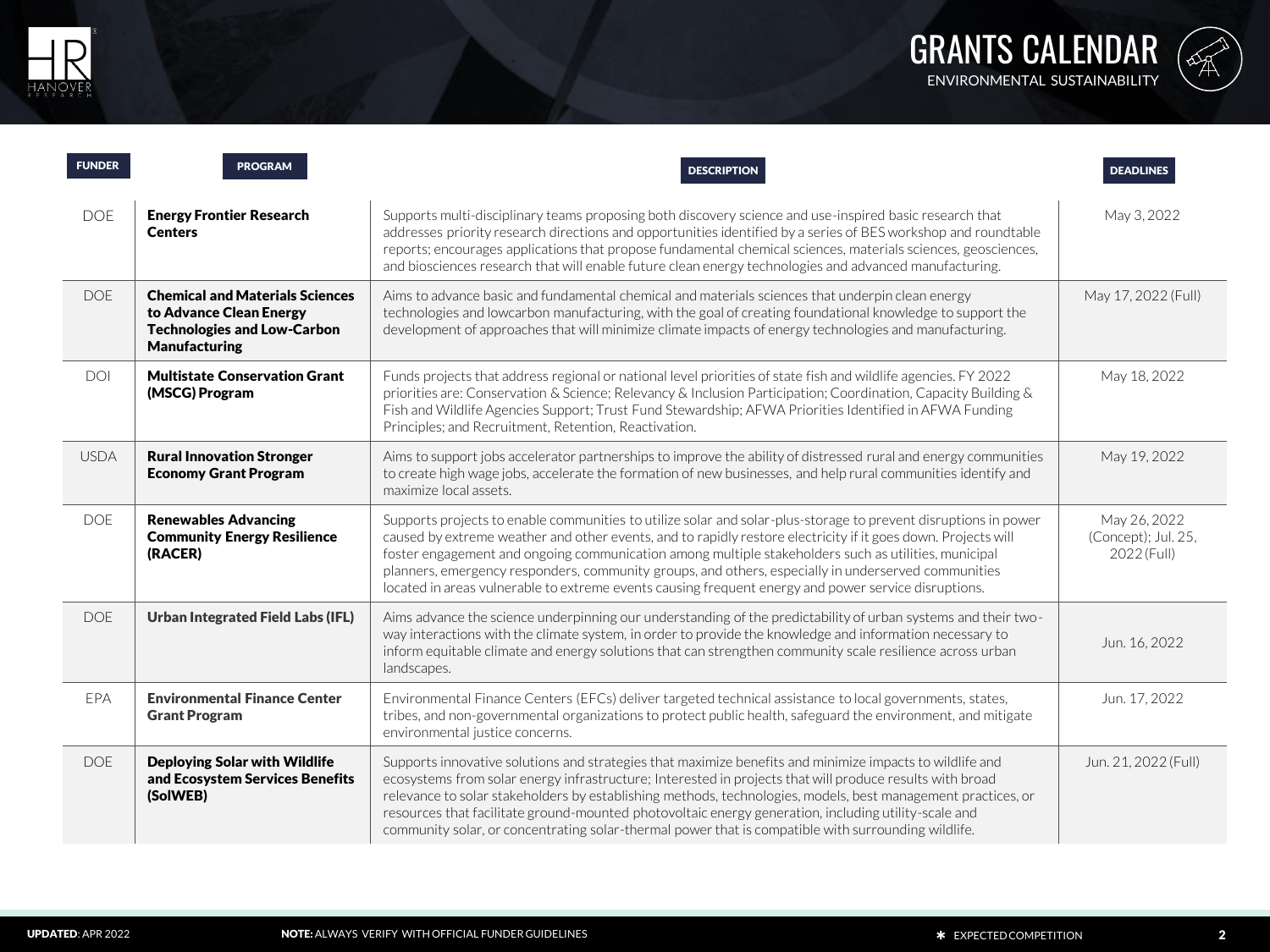



| <b>FUNDER</b> | <b>PROGRAM</b>                                                                                                                                     | <b>DESCRIPTION</b>                                                                                                                                                                                                                                                                                                                                                                                                                                                                                                                                                         | <b>DEADLINES</b>                                 |
|---------------|----------------------------------------------------------------------------------------------------------------------------------------------------|----------------------------------------------------------------------------------------------------------------------------------------------------------------------------------------------------------------------------------------------------------------------------------------------------------------------------------------------------------------------------------------------------------------------------------------------------------------------------------------------------------------------------------------------------------------------------|--------------------------------------------------|
| <b>USDA</b>   | AFRI Sustainable Agricultural Systems                                                                                                              | Supports research on approaches that promote transformational changes in the U.S. food and agriculture<br>system. NIFA seeks creative and visionary applications that take a systems approach for projects are<br>expected to significantly improve the supply of affordable, safe, nutritious, and accessible agricultural<br>products, while fostering economic development and rural prosperity in America.                                                                                                                                                             | Jul. 28, 2022                                    |
| <b>USDA</b>   | <b>AFRI Sustainable Bioeconomy through</b><br><b>Biobased Products</b>                                                                             | Supports research on developing biomass systems, and producing biobased products or biomass<br>generated power to enable the bioeconomy, and in a manner, which reduces adverse impacts to the<br>environment.                                                                                                                                                                                                                                                                                                                                                             | Sep. 1, 2022                                     |
| <b>DOI</b>    | <b>Refuge Enhancement/Infrastructure</b><br><b>Partnerships Initiative</b>                                                                         | Seeks to enable local communities to play a more active role in increasing outdoor recreation<br>opportunities on refuge lands and waters, to be more focused and deliberate in using partnerships to help<br>the Service address infrastructure repair and improvement needs such as proactive maintenance and the<br>maintenance backlog, and to enhance wildlife habitat.                                                                                                                                                                                               | Sep. 15, 2022                                    |
| <b>USDA</b>   | <b>AFRI Sustainable Agroecosystems:</b><br><b>Health, Functions, Processes and</b><br><b>Management</b>                                            | Supports research projects that focus on improvement of ecosystem health and productivity in managed<br>systems (croplands, forests, grasslands and rangelands) that are currently under stress and at risk from<br>climate, pests, pathogens, invasive plants, and increased environmental pressures.                                                                                                                                                                                                                                                                     | Sep. 15, 2022                                    |
| <b>NSF</b>    | <b>Environmental Convergence</b><br><b>Opportunities in Chemical,</b><br>Bioengineering, Environmental, and<br><b>Transport Systems (ECO-CBET)</b> | Supports fundamental research activities that confront vexing environmental engineering and<br>sustainability problems by developing foundational knowledge underlying processes and mechanisms<br>such that the design of innovative new materials, processes, and systems is possible.                                                                                                                                                                                                                                                                                   | Sep. 19, 2022<br>(Pre.); Jan. 31,<br>2023 (Full) |
| <b>DOI</b>    | <b>FY22 Recovery Implementation</b>                                                                                                                | Supports the implementation of priority recovery actions for federally endangered and threatened<br>species.                                                                                                                                                                                                                                                                                                                                                                                                                                                               | Sep. 30, 2022                                    |
| <b>NOAA</b>   | <b>FY2022 National Sea Grant College</b><br><b>Program Special Projects</b>                                                                        | Aims to support special projects consistent with the focus areas outlined in the National Sea Grant<br>College Program's (Sea Grant) strategic plan.                                                                                                                                                                                                                                                                                                                                                                                                                       | Sep. 30, 2022                                    |
| <b>USDA</b>   | <b>Extension, Education &amp; USDA Climate</b><br><b>Hubs Partnership</b>                                                                          | Supports projects that provide effective, translatable, and scalable approaches to address climate change<br>through regional partnerships including the USDA Climate Hubs and extension. Hubs develop and deliver<br>science-based, region-specific information and technologies, with USDA agencies and partners, to<br>agricultural and natural resource managers that enable climate-informed decision-making and provide<br>access to assistance to implement those decisions.                                                                                        | Oct. 6, 2022                                     |
| <b>USDA</b>   | <b>Regional Innovation and Demonstration</b><br>of Climate-smart Agriculture for Future<br>Farms (CAFF)                                            | Seeks to establish an agricultural testbed and demonstration farm for climate smart agriculture or<br>forestry; farm will incorporate animal, plant, or combined animal and plant production (including<br>aquaculture) systems or forestry systems with advanced precision agricultural technologies to develop<br>and implement climate-smart agricultural or forestry (CSAF) practices that will reduce emission of<br>greenhouse gases (GHG), create positive economic, environmental, and social impact and address unique<br>regional production systems in the U.S. | Oct. 6, 2022                                     |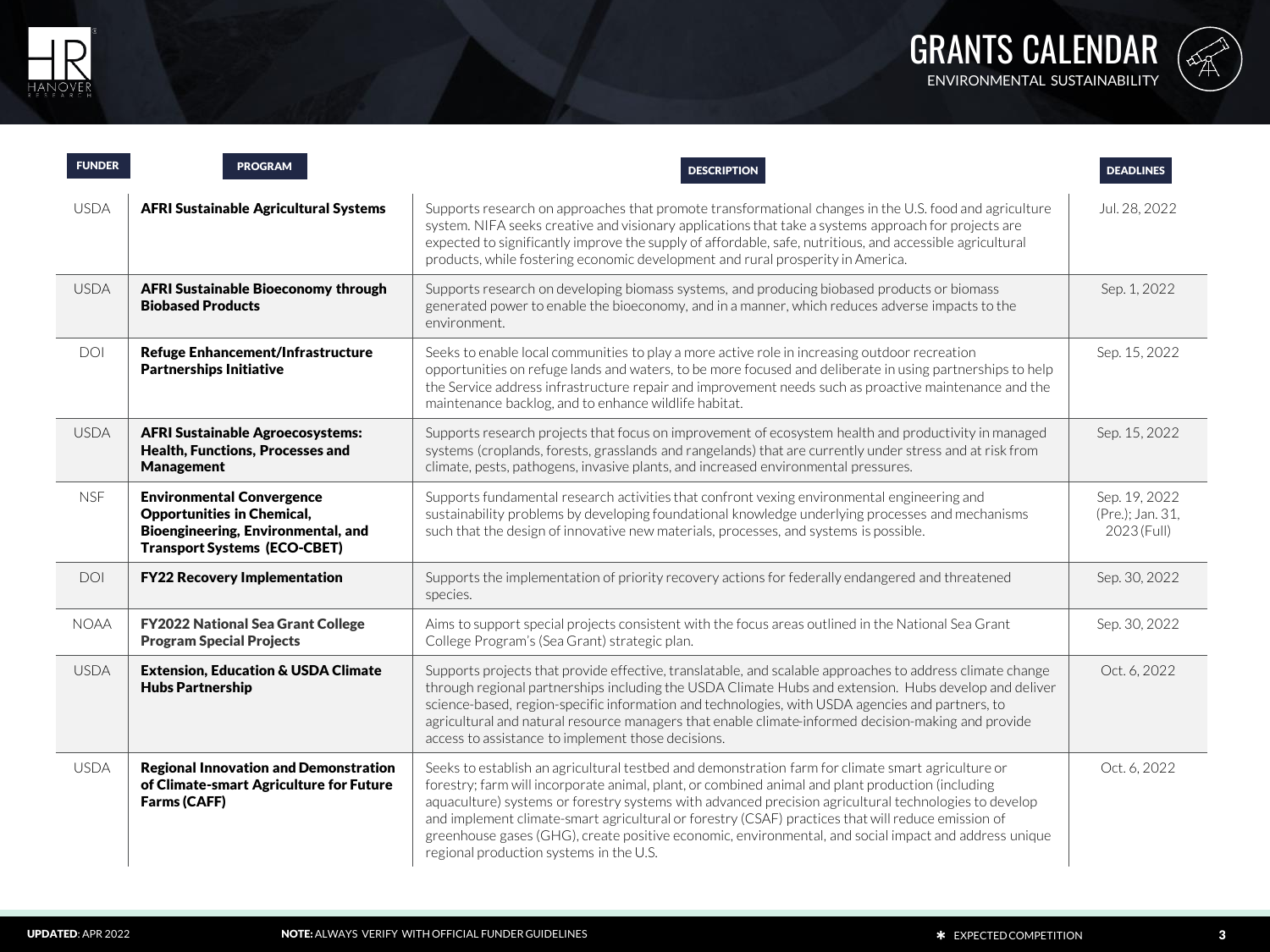



| <b>FUNDER</b> | <b>PROGRAM</b>                                                                                                                   | <b>DESCRIPTION</b>                                                                                                                                                                                                                                                                                                                                                                                                                                                                                                                                           | <b>DEADLINES</b>                    |
|---------------|----------------------------------------------------------------------------------------------------------------------------------|--------------------------------------------------------------------------------------------------------------------------------------------------------------------------------------------------------------------------------------------------------------------------------------------------------------------------------------------------------------------------------------------------------------------------------------------------------------------------------------------------------------------------------------------------------------|-------------------------------------|
| <b>NSF</b>    | <b>Dynamics of Integrated Socio-</b><br><b>Environmental Systems (DISES)</b>                                                     | Supports research projects that advance basic scientific understanding of integrated socio-<br>environmental systems and the complex interactions (dynamics, processes, and feedbacks) within and<br>among the environmental (biological, physical and chemical) and human ("socio") (economic, social,<br>political, or behavioral) components of such a system. The program seeks proposals that emphasize<br>the truly integrated nature of a socio-environmental system versus two discrete systems (a natural<br>one and a human one) that are coupled. | Nov. 15, 2022                       |
| EPA           | <b>Annual P3 Awards: A National Student</b><br><b>Design Competition Focusing on People,</b><br><b>Prosperity and the Planet</b> | A unique competition is open to teams of college/university students working to design solutions for a<br>sustainable future; offers students hands-on experience that brings their classroom learning to life,<br>while also allowing them to create tangible changes in their communities.                                                                                                                                                                                                                                                                 | *Late 2022 (Last:<br>Oct. 27, 2021) |
| <b>FPA</b>    | <b>Environmental Education Grants</b>                                                                                            | Support environmental education projects that promote environmental awareness and stewardship<br>and help provide people with the skills to take responsible actions to protect the environment.                                                                                                                                                                                                                                                                                                                                                             | *Late 2022 (Last:<br>Dec. 6, 2021)  |
| <b>NSF</b>    | <b>Biodiversity on a Changing Planet (BoCP)</b>                                                                                  | A cross directorate and international program led by NSF that invites submission of interdisciplinary<br>proposals addressing grand challenges in biodiversity science within the context of unprecedented<br>environmental change.                                                                                                                                                                                                                                                                                                                          | *TBD (Last: Mar. 25,<br>2022)       |
| <b>NOAA</b>   | FY 2021-24 Broad Agency Announcement<br>(BAA)                                                                                    | Supports research, education and outreach, innovative projects, or sponsorships that are not<br>addressed through NOAA's competitive discretionary programs. Priorities include: Climate<br>Adaptation and Mitigation; Weather-Ready Nation; Healthy Oceans; Resilient Coastal Communities<br>and Economies.                                                                                                                                                                                                                                                 | Rolling through Sep.<br>30.2024     |
| <b>FDN</b>    | <b>Charles Stewart Mott Foundation</b>                                                                                           | Partners with groups in North America and around the world to advance the cause of sustainability.<br>through four primary programs: (1) Advancing Climate Change Solutions; (2) Transforming<br>Development Finance; (3) Addressing the Freshwater Challenge; and (4) Special Initiatives.                                                                                                                                                                                                                                                                  | Rolling                             |
| <b>FDN</b>    | David & Lucile Packard Foundation                                                                                                | The Conservation and Science Program invests in action and ideas that conserve and restore<br>ecosystems while enhancing human well-being.                                                                                                                                                                                                                                                                                                                                                                                                                   | Rolling                             |
| <b>FDN</b>    | <b>Doris Duke Charitable Fund</b>                                                                                                | The Environment Program seeks to ensure a thriving, resilient environment for wildlife and people,<br>and foster an inclusive, effective conservation movement.                                                                                                                                                                                                                                                                                                                                                                                              | Rolling                             |
| <b>NSF</b>    | <b>Climate and Large-Scale Dynamics (CLD)</b>                                                                                    | Seeks to: (i) advance knowledge about the processes that force and regulate the atmosphere's<br>synoptic and planetary circulation, weather and climate, and (ii) sustain the pool of human resources<br>required for excellence in synoptic and global atmospheric dynamics and climate research.                                                                                                                                                                                                                                                           | Rolling                             |
| <b>NSF</b>    | <b>Environmental Biology</b>                                                                                                     | Supports research and training on evolutionary and ecological processes acting at the level of<br>populations, species, communities, and ecosystems.                                                                                                                                                                                                                                                                                                                                                                                                         | Rolling                             |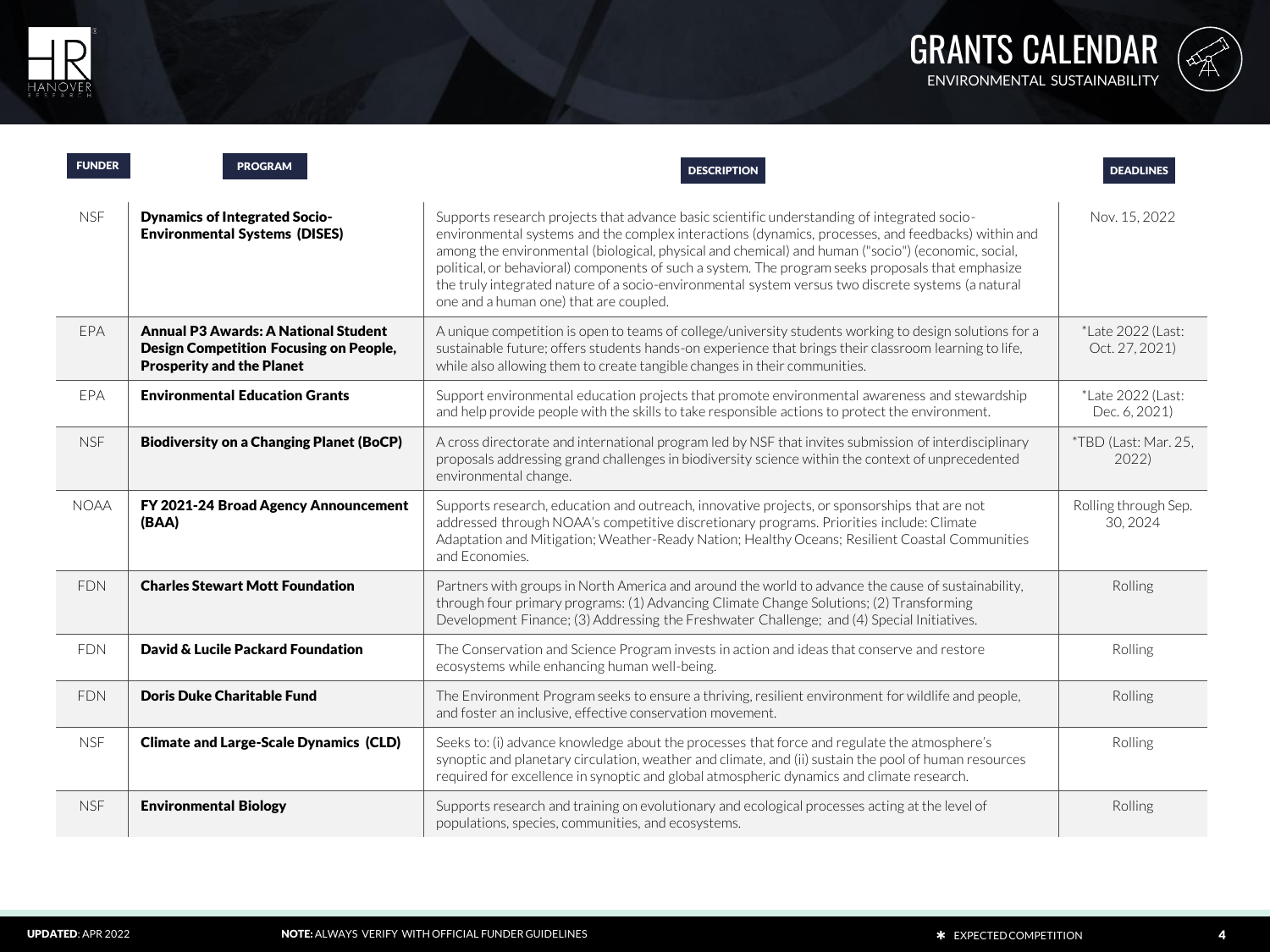



| <b>FUNDER</b> | <b>PROGRAM</b>                                                | <b>DESCRIPTION</b>                                                                                                                                                                                                                                                                                                                                                                                                                                                                                                                           | <b>DEADLINES</b> |
|---------------|---------------------------------------------------------------|----------------------------------------------------------------------------------------------------------------------------------------------------------------------------------------------------------------------------------------------------------------------------------------------------------------------------------------------------------------------------------------------------------------------------------------------------------------------------------------------------------------------------------------------|------------------|
| NSF.          | <b>Environmental Engineering</b>                              | Supports transformative fundamental research that applies scientific and engineering principles to 1) prevent,<br>minimize, or re-use solid, liquid, and gaseous discharges of pollution to soil, water, and air by closing resource loops<br>or through other measures; 2) mitigate the ecological and human-health impacts of such releases by<br>smart/adaptive/reactive amendments or manipulation of the environment, and 3) remediate polluted<br>environments through engineered chemical, biological, and/or geo-physical processes. | Rolling          |
| <b>NSF</b>    | <b>Environmental Sustainability</b>                           | Seeks to promote sustainable engineered systems that support human well-being and that are also compatible with<br>sustaining natural (environmental) systems.                                                                                                                                                                                                                                                                                                                                                                               | Rolling          |
| <b>NSF</b>    | Humans, Disasters, and the Built<br><b>Environment (HDBE)</b> | Supports fundamental, multidisciplinary research on the interactions between humans and the built environment<br>within and among communities exposed to natural, technological and other types of hazards and disasters.                                                                                                                                                                                                                                                                                                                    | Rolling          |
| <b>NSF</b>    | Long Term Research in<br><b>Environmental Biology</b>         | Supports the generation of extended time series of data to address important questions in evolutionary biology.<br>ecology, and ecosystem science.                                                                                                                                                                                                                                                                                                                                                                                           | <b>Rolling</b>   |
| N.SF          | <b>Nanoscale Interactions</b>                                 | Supports research to advance fundamental and quantitative understanding of the interactions of nanomaterials<br>and nanosystems with biological and environmental media.                                                                                                                                                                                                                                                                                                                                                                     | Rolling          |

ABOUT HANOVER